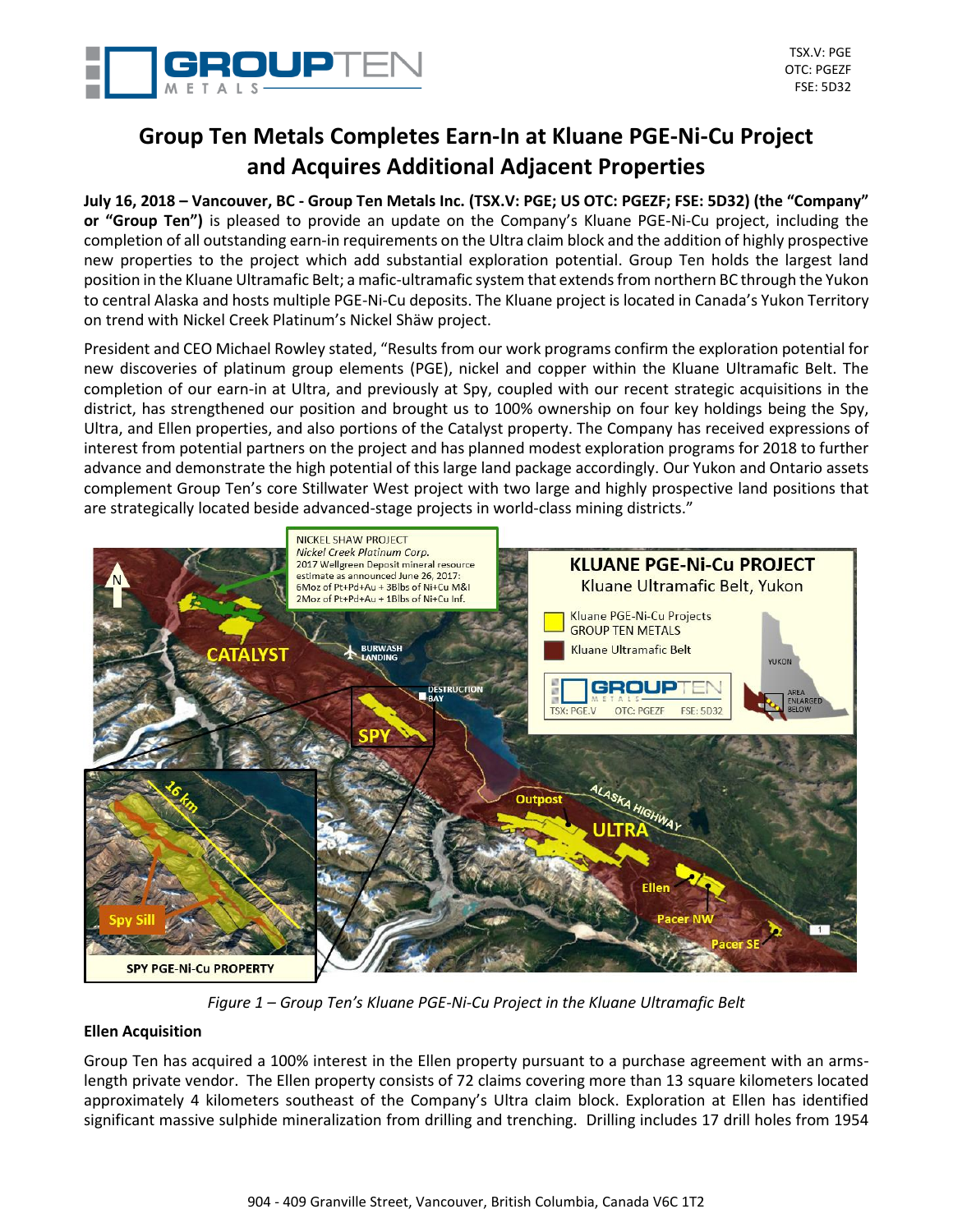

to 1995 with 12 holes returning significant sulphide mineralization including 3.15% Cu over 5.2 meters in MC66- 1, 1.64% Cu over 10.4 meters in MC66-2, 1.76% Cu over 5.5 meters in hole 95-1, and a 2.13-meter intersection grading 1.96% Cu and 2,098 ppb Au in hole 95-3. Trenching returned values of up to 7.2% Cu with 1 g/t Au and 1 g/t Pd. Strong copper plus gold soil geochemical signatures have been identified on the property that are coincident with a large geophysical conductor nearly 1 kilometer in length (Davidson, 1995)<sup>1</sup> and (Pautlier, 2006)<sup>2</sup>.

In consideration, Group Ten will pay the vendor \$3,200 and issue a total of 600,000 common shares of the Company within 10 days of regulatory approval. Issuance of shares per the agreement is subject to regulatory approval.

## **Outpost and Pacer Acquisition**

The Company has also executed an option agreement with an arms-length private vendor, whereby Group Ten can earn a 100% interest in the Outpost and Pacer properties which consist of three claim blocks totaling approximately 25km<sup>2</sup>.

The Outpost and Pacer properties show significant potential for discovery of new PGE-Ni-Cu deposits with a mineralized 70-meter-wide mafic to ultramafic body that outcrops at Outpost adjoining the main Ultra property package, and elevated Ni and Cu values in soils corresponding with kilometer-scale magnetic anomalies at both Outpost and Pacer. Rock sample results at Pacer show elevated Cu and Ni in an area adjacent to the Ellen property where drilling has intercepted mineralized ultramafic sills.

Group Ten can earn a 100% interest in the properties by:

- making a cash payment of \$8,000 and issuing 200,000 common shares of the Company within 10 days of regulatory approval;
- completing \$30,000 of work expenditures, making a cash payment of \$20,000 and issuing 400,000 common shares of the Company on or before the first anniversary of signing; and
- completing an additional \$105,000 of work expenditures and issuing 500,000 common shares of the Company on or before the second anniversary of the acceptance of this agreement.

The vendor will retain a royalty interest on the Outpost and Pacer claims, which includes a buy-down provision. The issuance of shares per the above agreement is subject to regulatory approval.

## **Ultra Project Update**

Group Ten has completed the earn-in on the Ultra property, per the terms of an agreement announced December 4, 2014, and now owns a 100% interest in the 93 square kilometer property, as expanded by direct staking, with the vendor retaining a royalty interest with buy-down provision. The Company has also acquired a 100% interest in 24 claims adjoining the Ultra project pursuant to a purchase agreement with two arms-length private vendors for a one-time payment of 100,000 shares in total (subject to regulatory approval).

#### **About the Kluane PGE-Ni-Cu Project**

The Kluane PGE-Ni-Cu project is on trend with the Nickel Shäw project now being advanced by Nickel Creek Platinum Corp. PGE-Ni-Cu mineralization in the Kluane belt typically occurs as magmatic disseminated to massive sulphides associated with mafic to ultramafic intrusive bodies.

The most advanced targets on the Kluane PGE-Ni-Cu project are the Ellen showing, as summarized above, and the Spy Sill, which has been traced for over 8 kilometers with widths of 75 to 100 meters at surface. Massive sulphide mineralization at the Spy target have assayed up to 5.5 g/t 3E (3.1 g/t Pt, 1.4 g/t Pd, 1.0 g/t Au) with 3.1% Ni, 2.8% Cu and 0.2% Co, and historic grab sample results of up to 90.7 g/t 3E (75.8 g/t Pt, 7.9 g/t Pd, 7.0 g/t Au) with 2.6% Ni, 10.5% Cu and 0.09% Co reported from footwall siltstones (Bell, 1996)<sup>3</sup>.

Trenches from the Ultra block yielded up to 19.5 g/t 3E (5.5 g/t Pt, 13.5 g/t Pd, 0.5 g/t Au), with 4.1% Cu, and 1.7% Ni from an ultramafic sill (Casselman, 2005)<sup>4</sup>.

Work in 2017 included ground-based geophysics and soil and rock sampling programs, which successfully